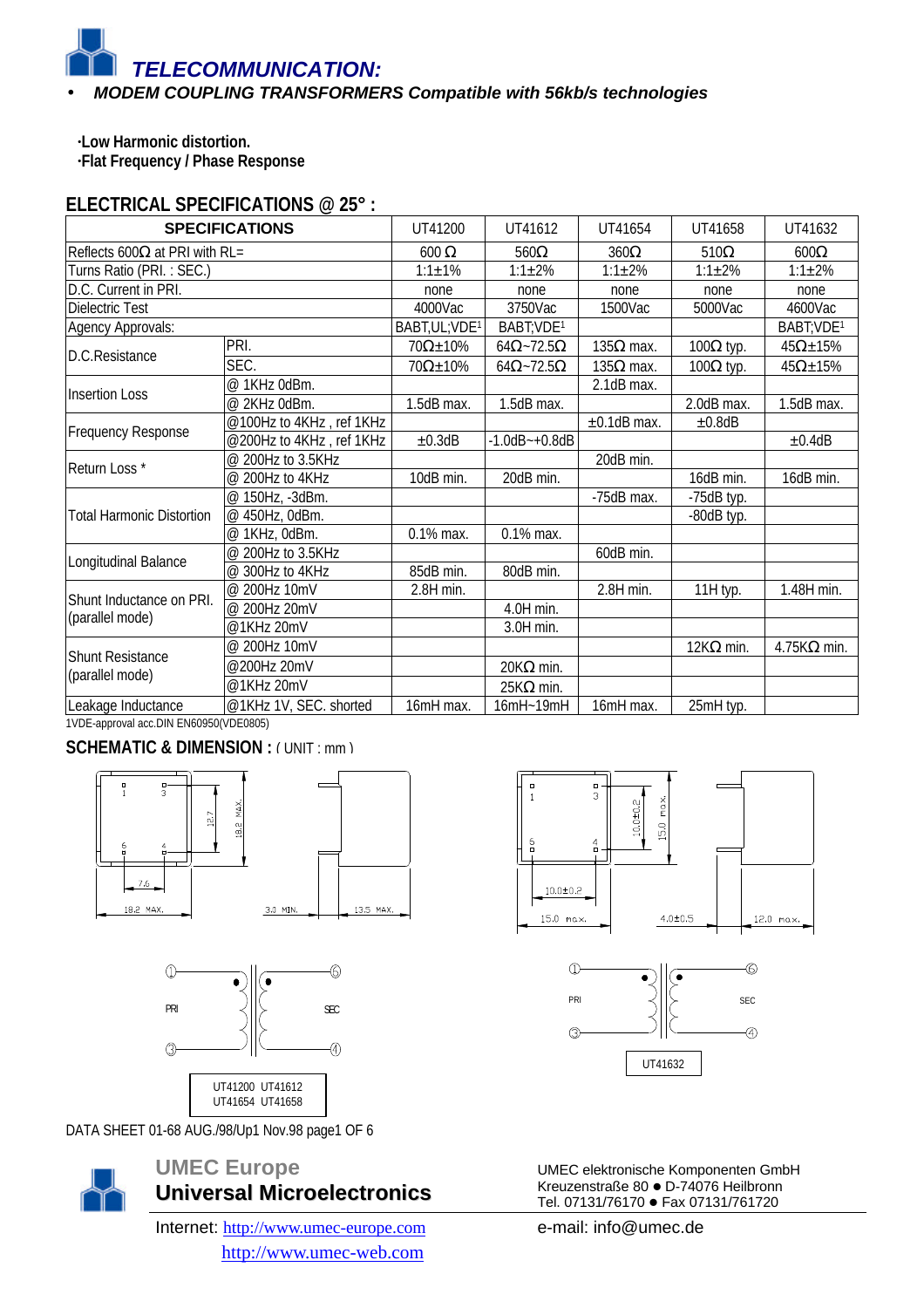#### • *MODEM COUPLING TRANSFORMERS Compatible with 56kb/s technologies*

**·Low Harmonic distortion. ·Flat Frequency / Phase Response**

## **ELECTRICAL SPECIFICATIONS @ 25°C:**

| <b>SPECIFICATIONS</b>                       |                           | UT68025              | UT68039              | UT68056              | UT68079              | UT69372             |
|---------------------------------------------|---------------------------|----------------------|----------------------|----------------------|----------------------|---------------------|
| Reflects 600ohms at PRI with RL=            |                           | $374\Omega$          | $301\Omega$          | $374\Omega$          | $301\Omega$          | $530\Omega$         |
| Turns Ratio (PRI.: SEC.)                    |                           | $1:1 \pm 2\%$        | $1:1 \pm 2\%$        | $1:1 \pm 2\%$        | $1:1 \pm 2\%$        | $1:1 \pm 2\%$       |
| D.C.Current in Pri.                         |                           | none                 | none                 | none                 | none                 | none                |
| Dielectric Test                             |                           | 1250Vac              | 1250Vac              | 1250Vac              | 1250Vac              | 1250Vac             |
| Agency Approvals:                           |                           |                      |                      |                      |                      |                     |
| D.C.Resistance                              | PRI.                      | $108\Omega \pm 10\%$ | $150\Omega \pm 10\%$ | $108\Omega \pm 10\%$ | $150\Omega \pm 10\%$ | $43\Omega \pm 10\%$ |
|                                             | SEC.                      | $120\Omega \pm 10\%$ | $150\Omega \pm 10\%$ | $120\Omega \pm 10\%$ | $150\Omega \pm 10\%$ | $43\Omega \pm 10\%$ |
| <b>Insertion Loss</b>                       | @ 1KHz 0dBm.              | $2\pm0.25dB$         | $3\pm0.5$ dB         | $2\pm0.25dB$         | $3\pm0.5$ dB         | 1.0dB max.          |
| <b>Frequency Response</b>                   | @ 200Hz to 4KHz, ref 1KHz | ±0.25dB              | ±0.25dB              | $\pm 0.25$ dB        | $\pm 0.25$ dB        | ±0.2dB              |
| Return Loss*                                | @ 300Hz                   |                      | 26dB min.            |                      |                      |                     |
|                                             | @ 1KHz                    |                      |                      | 30dB typ.            | 30dB typ.            |                     |
|                                             | @ 3KHz                    |                      | 18dB min.            |                      |                      |                     |
|                                             | @ 300Hz to 3KHz           | 20dB min.            |                      |                      |                      | 25dB min.           |
| Total Harmonic Distortion                   | @ 600Hz, -10dBm.          | -76dBmax.            | -86dBmax.            | -86dB typ.           | -86dBmax.            | -80dB typ.          |
| Longitudinal Balance                        | @ 60Hz to 1KHz            |                      | 60dB min.            |                      | 60dB min.            |                     |
|                                             | @ 200Hz to 1KHz           | 60dB min.            |                      | 60dB min.            |                      | 60dB min.           |
|                                             | $@$ 1 KHz to 4 KHz        | 40dB min.            | 40dB min.            | 40dB min.            | 40dB min.            | 40dB min.           |
| Shunt Inductance on PRI.<br>(parallel mode) | @ 200Hz 1V                | 12H min.             | 20H min.             |                      |                      | 3H min.             |

## **SCHEMATIC & DIMENSION : (UNIT : mm)**



AUG./98;page2/6





## **UMEC Europe Universal Microelectronics**

Internet: http://www.umec-europe.com http://www.umec-web.com

UMEC elektronische Komponenten GmbH Kreuzenstraße 80 · D-74076 Heilbronn Tel. 07131/76170 · Fax 07131/761720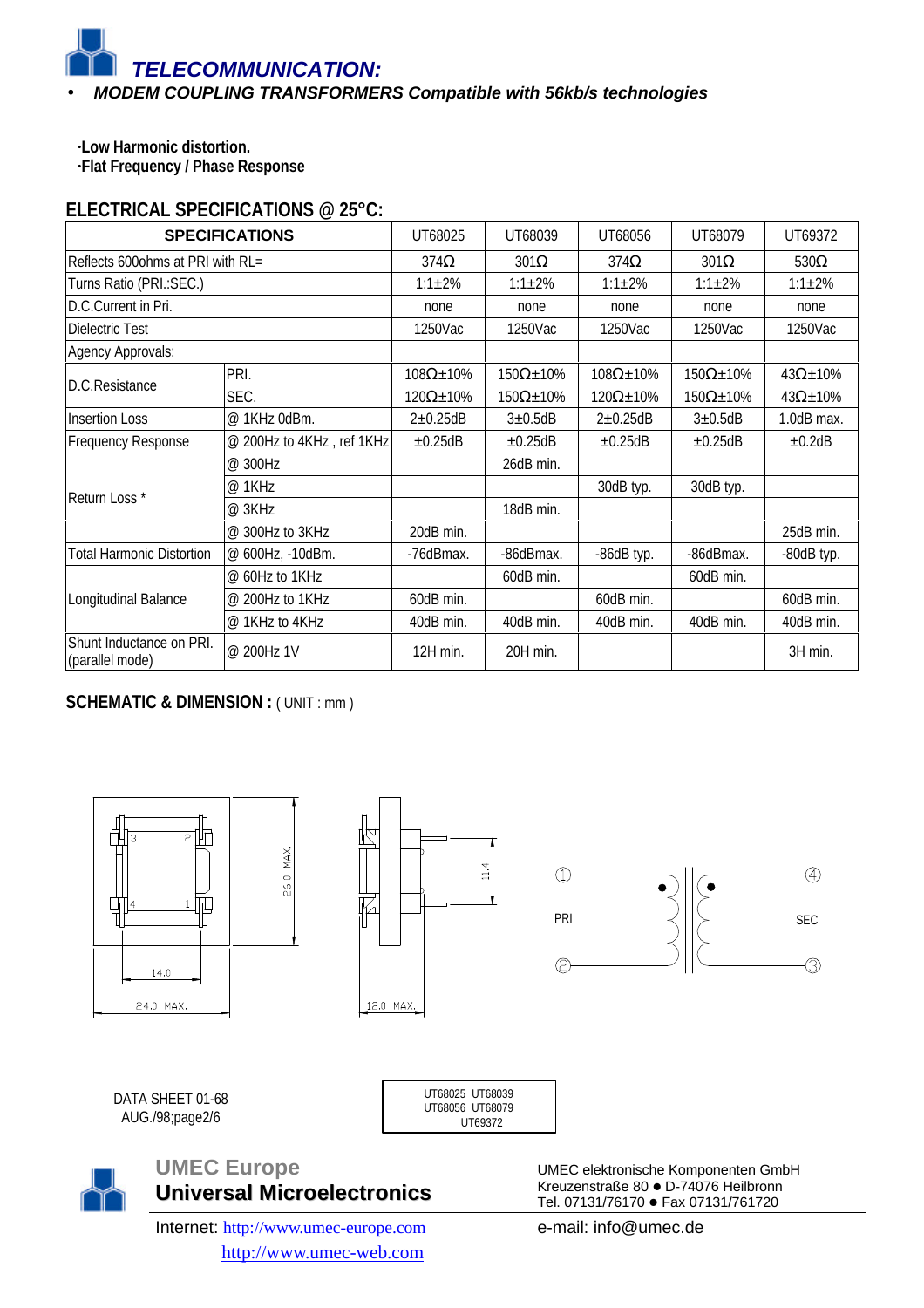#### • *MODEM COUPLING TRANSFORMERS Compatible with 56kb/s technologies*

**·Low Harmonic distortion.**

**·Flat Frequency / Phase Response**

## **ELECTRICAL SPECIFICATIONS @ 25°C:**

| <b>SPECIFICATIONS</b>            |                           | UT41650              | UT41652              | UT41652A             |
|----------------------------------|---------------------------|----------------------|----------------------|----------------------|
| Reflects 600ohms at PRI with RL= |                           | $374\Omega$          | $301\Omega$          | $301\Omega$          |
| Turns Ratio (PRI.: SEC.)         |                           | $1:1 \pm 1\%$        | $1:1 \pm 1\%$        | $1:1 \pm 1\%$        |
| D.C.Current in Pri.              |                           | none                 | none                 | none                 |
| Dielectric Test                  |                           | 1500Vac              | 1250Vac              | 1250Vac              |
| Agency Approvals:                |                           |                      | CSA "NRTL/C"         | CSA "NRTL/C"         |
| D.C.Resistance                   | PRI.                      | $108\Omega \pm 10\%$ | $150\Omega \pm 10\%$ | $150\Omega \pm 10\%$ |
|                                  | SEC.                      | $120\Omega \pm 10\%$ | $150\Omega \pm 10\%$ | $150\Omega \pm 10\%$ |
| <b>Insertion Loss</b>            | @ 1KHz 0dBm.              | 2.0dB                | 3.0dB max.           | 3.0Db max.           |
| Frequency Response               | @ 200Hz to 4KHz, ref 1KHz | ±0.1dB               | ±0.2dB               | ±0.2dB               |
| Return Loss*                     | @ 200Hz to 4KHz           |                      | 32dB min.            | 32dB min.            |
|                                  | @ 200Hz to 4KHz           | 20dB min.            |                      |                      |
|                                  | @ 150Hz, -3dBm.           |                      | -80dB max.           | -80dB max.           |
|                                  | @ 150Hz, 0dBm.            | -75dBmax.            |                      |                      |
| <b>Total Harmonic Distortion</b> | @ 300Hz, 0dBm.            | -86dBmax.            |                      |                      |
|                                  | @ 300Hz, -10dBm.          |                      | -86dB max.           | -86dB max.           |
|                                  | @ 600Hz, 0dBm.            | -90dBmax.            |                      |                      |
|                                  | @ 200Hz to 1KHz           | 60dB min.            | 80dB min.            | 80dB min.            |
| Longitudinal Balance             | @ 1KHz to 4KHz            | 60dB min.            | 80dB min.            | 80dB min.            |
| Shunt Inductance on              | @ 200Hz 1V                | 40H min.             |                      |                      |
| PRI. (parallel mode)             | @ 250Hz 1V                |                      | 35H min.             | 35H min.             |

#### **SCHEMATIC & DIMENSION : (UNIT : mm)**



DATA SHEET 01-68 AUG./98 3 OF 6



**UMEC Europe Universal Microelectronics**

Internet: http://www.umec-europe.com http://www.umec-web.com



UMEC elektronische Komponenten GmbH Kreuzenstraße 80 · D-74076 Heilbronn Tel. 07131/76170 · Fax 07131/761720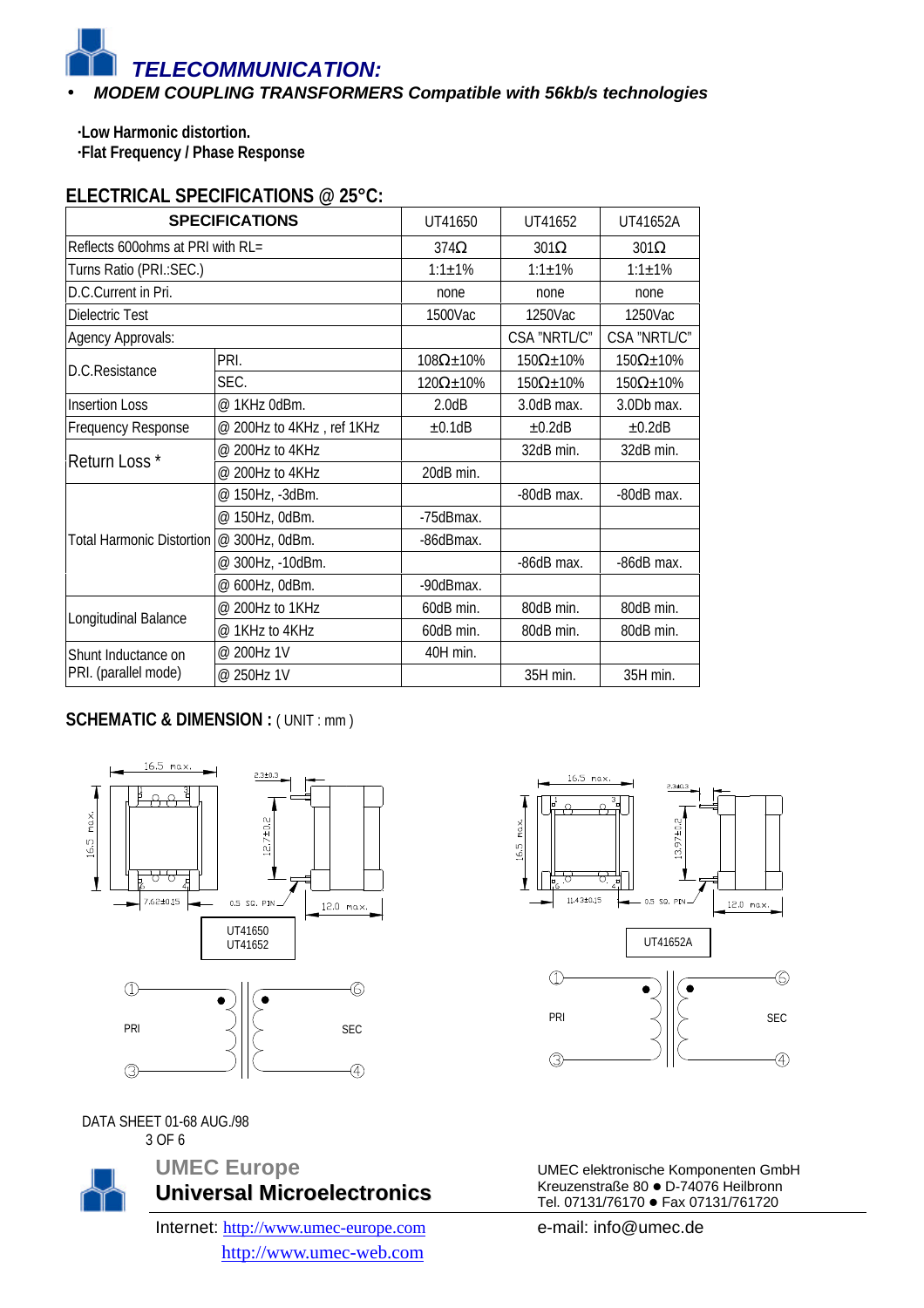- *MODEM COUPLING TRANSFORMERS Compatible with 56kb/s technologies*
- **Low Harmonic Distortion**
- **·Flat Frequency / Phase Response**

#### **ELECTRICAL SPECIFICATIONS @ 25°C:**

|                                      | <b>SPECIFICATIONS</b>       | UT68262           | UT68291              |  |
|--------------------------------------|-----------------------------|-------------------|----------------------|--|
| Reflects 600 ohms at PRI with $RL =$ |                             | $374\Omega$       | $348\Omega$          |  |
| Turns Ratio (PRI.:SEC.)              |                             | $1:1 \pm 2\%$     | $1:1+2%$             |  |
| D.C.Current in Pri.                  |                             | none              | none                 |  |
| Dielectric Test                      |                             | 1250Vac           | 3750Vac              |  |
| Agency Approvals:                    |                             |                   |                      |  |
|                                      | PRI.                        | $103Ω$ nom.       | $152\Omega \pm 10\%$ |  |
| D.C.Resistance                       | SEC.                        | $128Ω$ nom.       | $151\Omega \pm 10\%$ |  |
| <b>Insertion Loss</b>                | @ 1KHz 0dB.                 | $2.0 \pm 0.25$ dB | $3.25dB$ max.        |  |
|                                      | $@$ 200Hz to 4KHz, ref 1KHz | $\pm 0.25$ dB     |                      |  |
| <b>Frequency Response</b>            | @ 300Hz to 4KHz, ref 1KHz   |                   | $\pm 0.5$ dB         |  |
| Return Loss *                        | @ 300Hz to 3KHz             | $15dB$ min.       | 14dB min.            |  |
| Total Harmonic Distortion            | @ 600Hz, -10dBm.            | -82dB max.        | -83dB typ.           |  |
|                                      | $@$ 60Hz to 1KHz            |                   | 60dB min.            |  |
| Longitudinal Balance                 | @ 200Hz to 1KHz             | 60dB min.         |                      |  |
|                                      | @ 1KHz to 4KHz              | 40dB min.         | 60dB min.            |  |

#### **SCHEMATIC & DIMENSION : (UNIT : mm)**





DATA SHEET 01-68 AUG./98 4/6



Internet: http://www.umec-europe.com http://www.umec-web.com

UMEC elektronische Komponenten GmbH Kreuzenstraße 80 · D-74076 Heilbronn Tel. 07131/76170 · Fax 07131/761720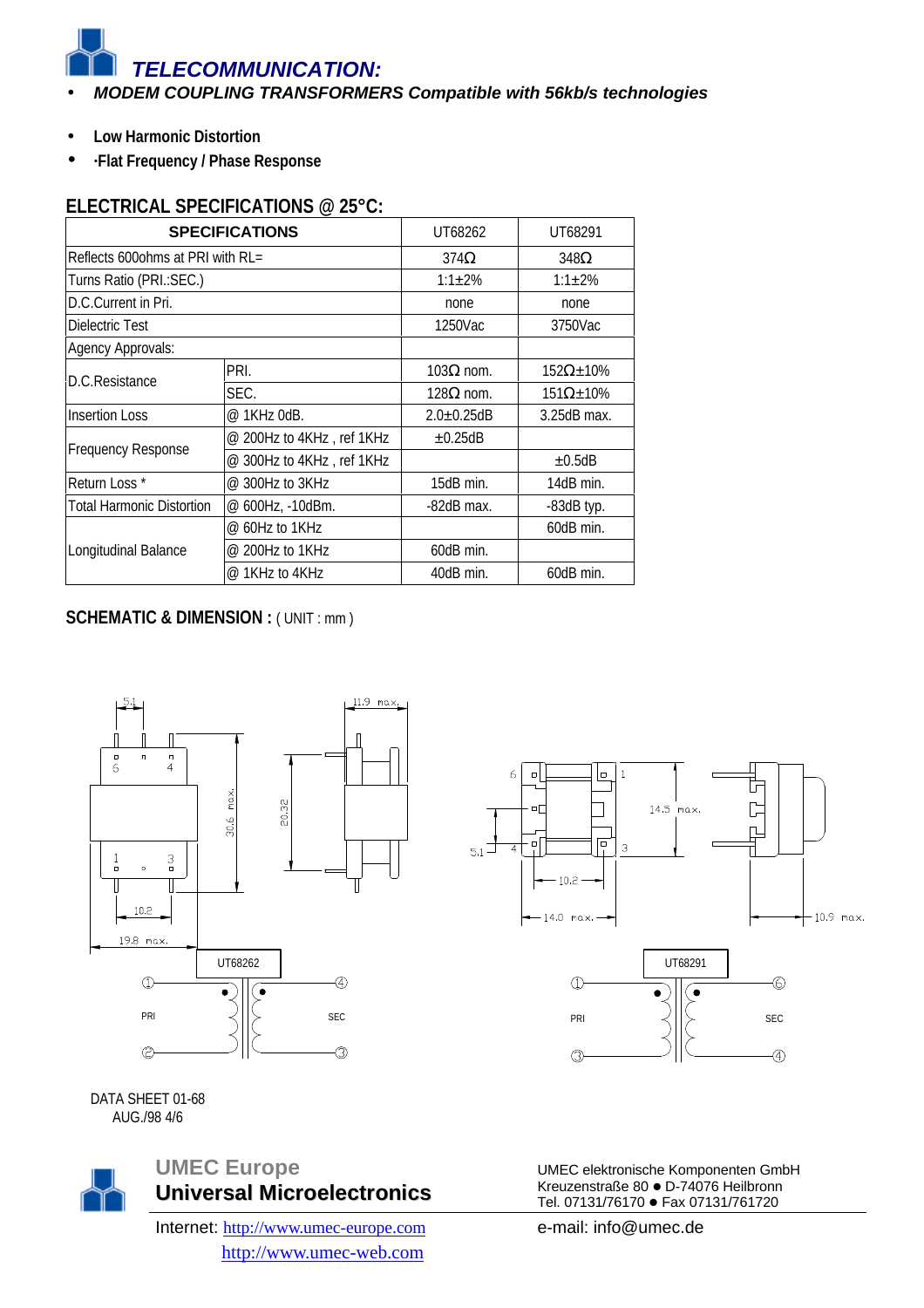#### • *MODEM COUPLING TRANSFORMERS Compatible with 56kb/s technologies*

**·Low Harmonic Distortion. ·Flat Frequency / Phase Response ·Surface Mountable**

## **ELECTRICAL SPECIFICATION @ 25°C**

|                                                      | <b>SPECIFICATIONS</b>       | UT68422              | UT68455              |  |
|------------------------------------------------------|-----------------------------|----------------------|----------------------|--|
| Reflects 600 ohms at PRI with $RL =$                 |                             | $392\Omega$          | $392\Omega$          |  |
| Turns Ratio (PRI.: SEC.)                             |                             | $1:1 \pm 2\%$        | $1:1+1%$             |  |
| D.C.Current in Pri.                                  |                             | none                 | <b>None</b>          |  |
| Dielectric Test                                      |                             | 1250Vac<br>1250Vac   |                      |  |
| Agency Approvals:                                    |                             |                      |                      |  |
| D.C.Resistance                                       | PRI.                        | $100\Omega \pm 10\%$ | $100\Omega \pm 10\%$ |  |
|                                                      | SEC.                        | $120\Omega \pm 10\%$ | $122\Omega \pm 10\%$ |  |
| <b>Insertion Loss</b>                                | @ 1KHz 0dBm.                | $2.0dB$ max.         | $2.0dB$ max.         |  |
| <b>Frequency Response</b>                            | @ 300Hz to 3.5KHz, ref 1KHz | $\pm 0.2$ dB         | $\pm 0.2$ dB         |  |
| Return Loss*                                         | @ 300Hz to 3KHz             | 25dB min.            | 25dB min.            |  |
| <b>Total Harmonic Distortion</b><br>@ 600Hz, -10dBm. |                             | $-80dB$ typ.         | $-86dB$ max.         |  |
|                                                      | @ 60Hz to 1KHz              | 60dB min.            |                      |  |
| Longitudinal Balance                                 | @ 200Hz to 1KHz             |                      | 60dB min.            |  |
|                                                      | @ 1KHz to 4KHz              | 40dB min.            | 40dB min.            |  |

## **SCHEMATIC & DIMENSION : ( UNIT : mm )**





# **UMEC Europe Universal Microelectronics**

Internet: http://www.umec-europe.com http://www.umec-web.com

UMEC elektronische Komponenten GmbH Kreuzenstraße 80 · D-74076 Heilbronn Tel. 07131/76170 · Fax 07131/761720